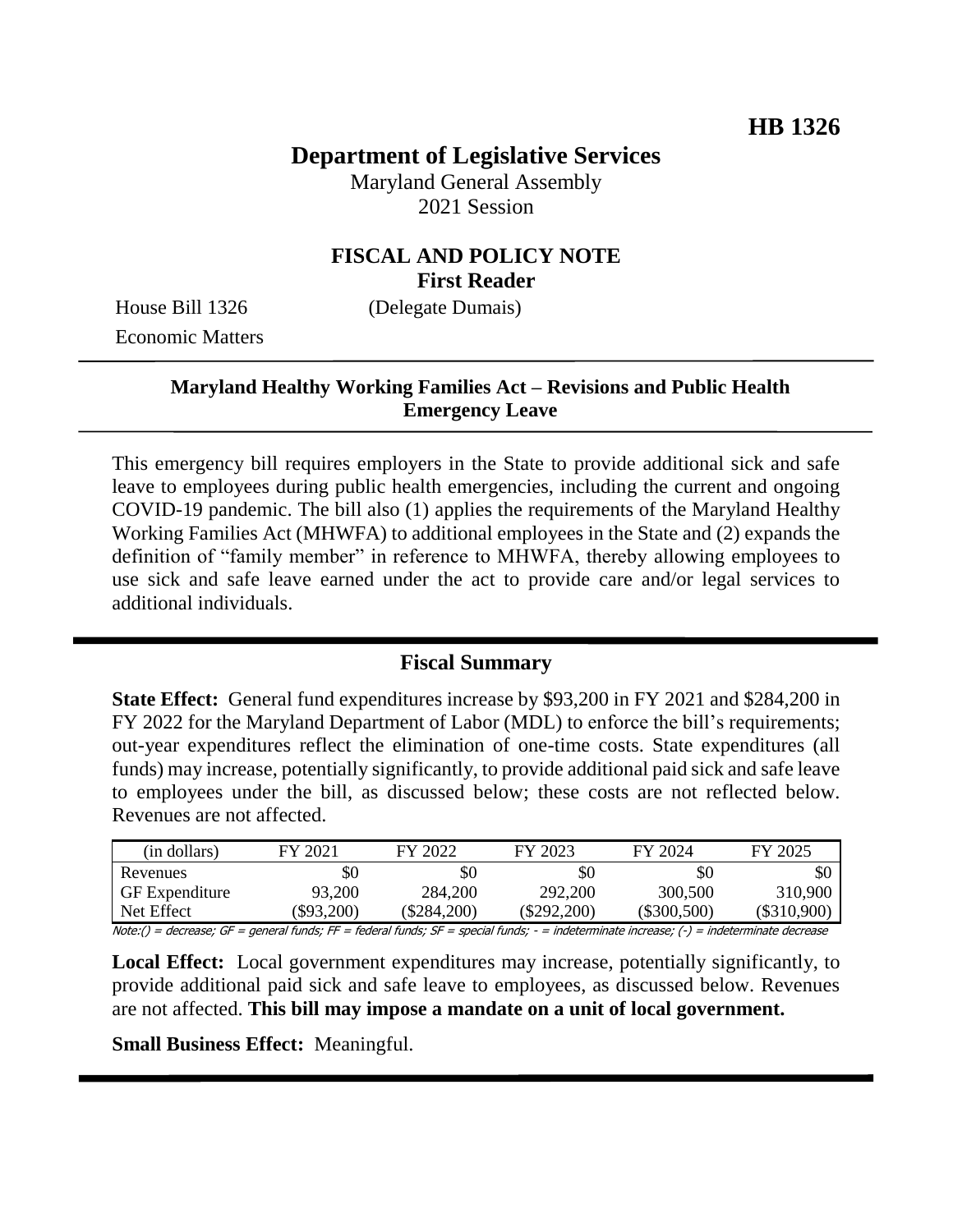# **Analysis**

### **Bill Summary:**

## *Maryland Healthy Working Families Act – Application*

The bill applies MHWFA to workers who are currently exempt from receiving benefits under the act by repealing exceptions to the definition of employee and repealing exceptions to the types of employees that are covered by the act. As a result, the bill requires an employer to grant sick and safe leave under MHWFA to workers:

- employed in the agricultural sector or an agricultural operation;
- employed by specified temporary services agencies to provide temporary staffing services to another person;
- that are directly employed by an employment agency to provide part-time or temporary services to another person; and
- that (1) are called to work by the employer on an as-needed basis in a health or human services industry; (2) can reject or accept the shift covered by the employer; (3) are not guaranteed to be called on to work by the employer; and (4) are not employed by a temporary staffing agency.

## *Use of Sick and Safe Leave under Maryland Healthy Working Families Act and the Bill*

The definition of "family member" is expanded to include (1) a child of an employee's domestic partner and (2) any other individual related by blood to or whose close association with the employee is the equivalent of a family relationship. Additionally, instead of the spouse of an employee being included in the definition, the bill specifies that the individual recognized as the employee's spouse or domestic partner or as being in a similar union with the employee under the laws of any state or jurisdiction is included in the definition.

As a result of these changes, an employee covered by MHWFA may use sick and safe leave to provide care and/or legal services for those individuals in the manner authorized by MHWFA under current law and during public health emergencies under the bill.

## *Additional Sick and Safe Leave Required during Public Health Emergencies*

If a public health emergency is declared or proclaimed for a jurisdiction, each employer in the jurisdiction must provide each employee with paid sick and safe leave that is in addition to the paid sick and leave required under MHWFA. The bill requires that 112 additional hours be provided for full-time employees who regularly work 40 hours or more per week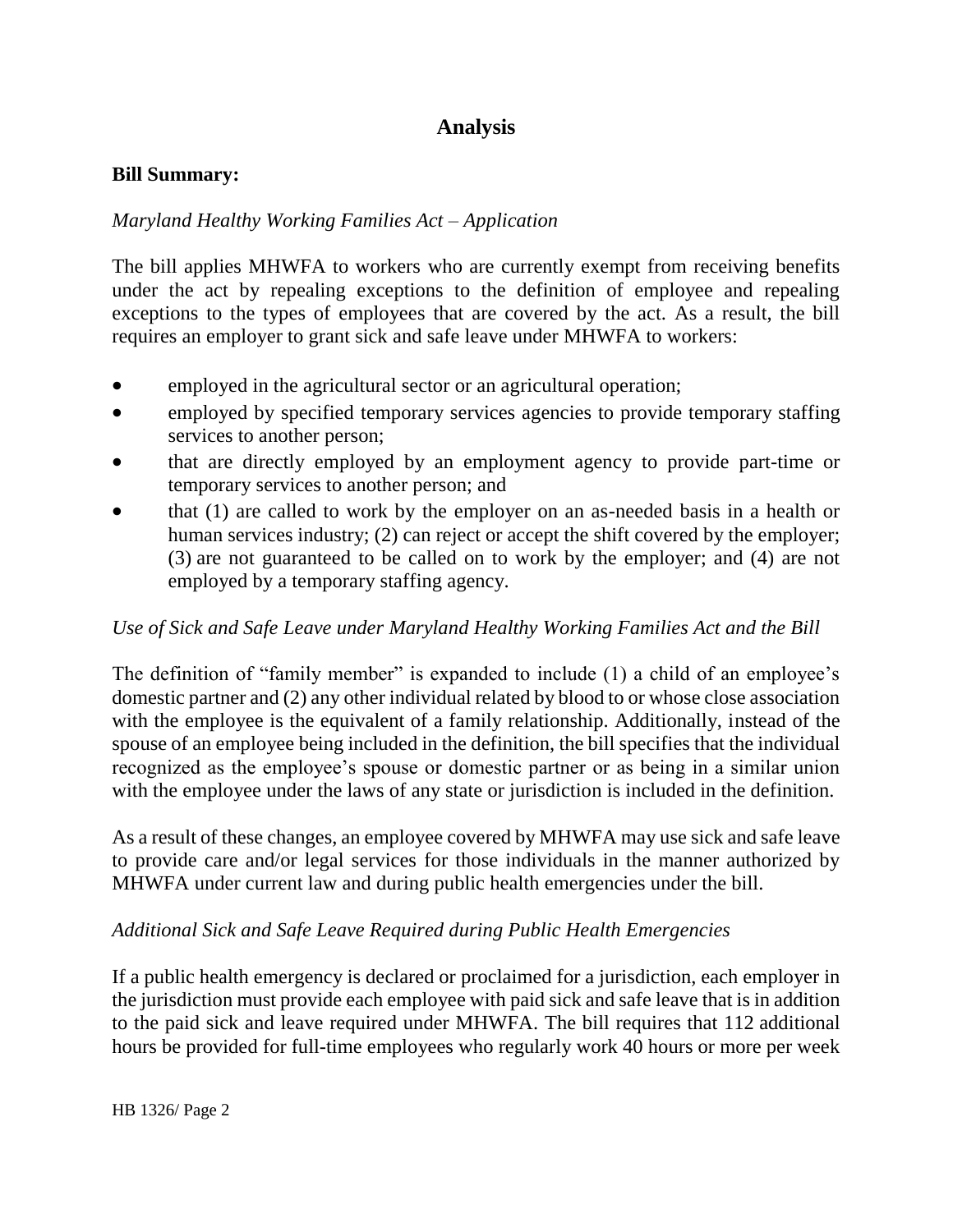and requires that the number of hours for other employees be calculated in a specified manner based on the average number of hours an employee works in a multi-week period.

Within seven days after a public health emergency is declared or proclaimed, each employer must provide each employee with written notice of the public health emergency and the employee's right to additional paid earned sick and safe leave under the bill. If a public health emergency continues for a period longer than three months, each employer must provide the notice every three months. MDL must create and make available a poster and a model notice at no charge to an employer that can be used to disseminate this information; each employer must provide the information to employees in English, Spanish, and any other language that is the first language spoken by at least 25% of the employer's employees.

The bill establishes the following requirements related to the use of this additional paid sick and safe leave.

- If an employer has already provided emergency sick and safe leave under the bill, the employer is not required to provide additional leave (1) on the renewal of the public health emergency declaration or proclamation or (2) on the issuance of a public health emergency declaration or proclamation by another jurisdiction for the same emergency.
- The additional leave must be provided to an employee under the bill regardless of the employee's length of employment with the employer.
- Each employer must allow an employee to use the additional leave during the three weeks immediately following the official termination or suspension of the public health emergency.
- An employee may use the additional leave for specified purposes, including, among other things, (1) to isolate without an order to do so because the employee has been diagnosed with a communicable disease or is experiencing related symptoms; (2) to care for a child or other family member under specified circumstances; or (3) due to the closure of the employer's business due to a public health emergency.
- An employee may use the additional leave before using other sick and safe leave earned under MHWFA.
- An employer may require an employee to provide notice to use the additional leave only under specified circumstances.
- An employer may not require an employee to provide documentation for the use of the additional leave.
- The additional sick and safe leave does not count toward the limits on sick and safe leave use that an employer may place on the use of sick and safe leave under MHWFA.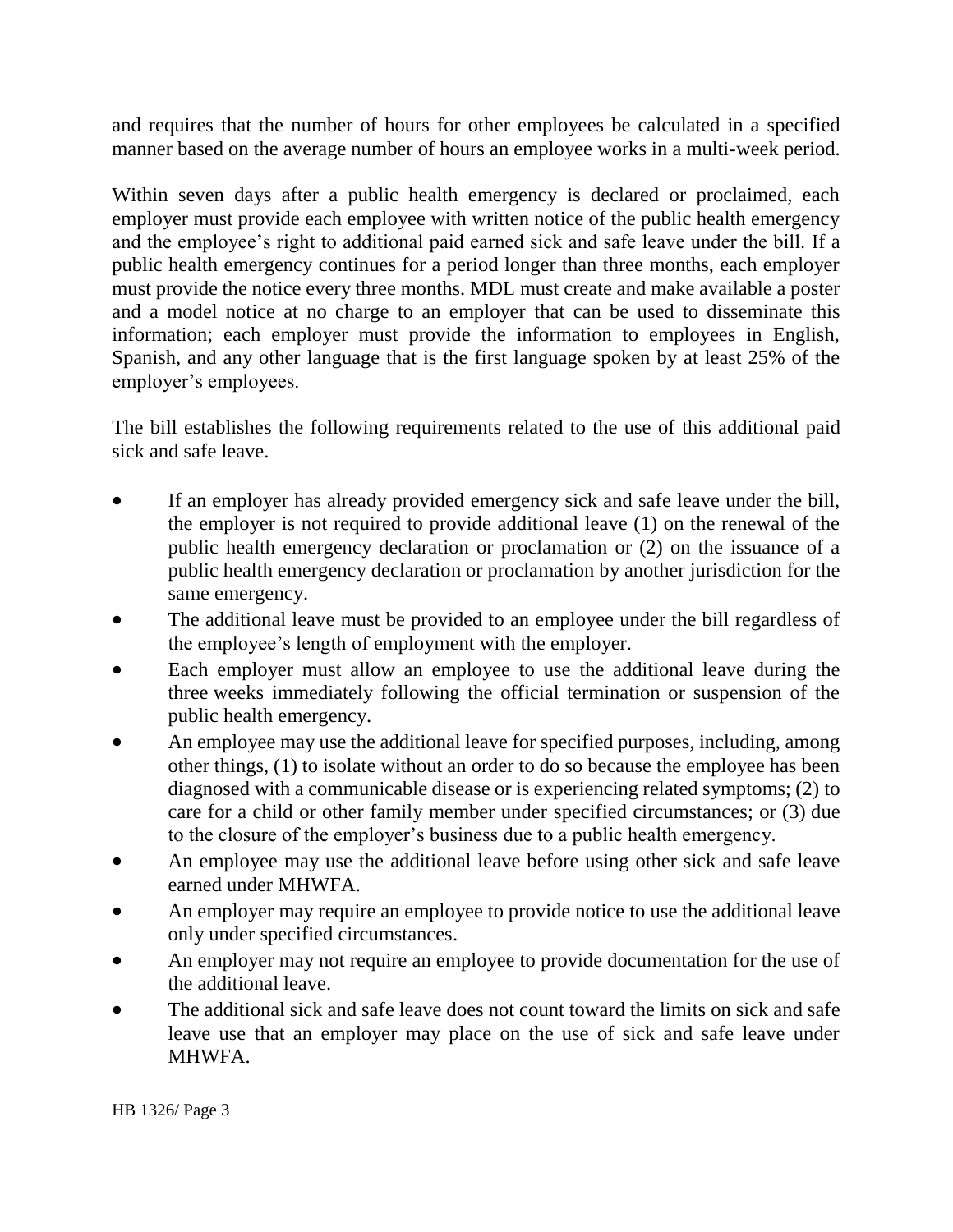### *Application to the COVID-19 Pandemic*

If the public health emergency that was declared or proclaimed due to the COVID-19 pandemic remains in effect on the effective date of the bill, each employer must (1) provide the additional paid sick and safe leave required by the bill to employees on the effective date of the bill and (2) apply the additional leave retroactively for employees employed on the effective date of the bill back to the date the public health emergency was declared or proclaimed.

## *Adverse Actions to Dissuade the Use of Sick and Safe Leave*

Part of the definition of "adverse action," in reference to the prohibition on an employer from taking adverse actions against an employee who utilizes their rights under MHWFA, is altered from "any other retaliatory action that results in a change to the terms or conditions of employment that would dissuade a reasonable employee from exercising a [MHWFA] right" to "any other retaliatory action that results in a change to the terms or conditions of employment *or* that would dissuade a reasonable employee from exercising a [MHWFA] right."

**Current Law:** MHWFA requires an employer with 15 or more employees to have a sick and safe leave policy under which an employee earns at least 1 hour of paid sick and safe leave, at the same rate as the employee normally earns, for every 30 hours an employee works. An employer with 14 or fewer employees, based on the average monthly number of employees during the preceding year, must at least have a sick and safe leave policy that provides an employee with at least 1 hour of unpaid sick and safe leave for every 30 hours an employee works.

An employee is eligible to use sick and safe leave under specified circumstances, including to care for or treat the employee's mental or physical illness, injury, or condition; to obtain preventive medical care for the employee or employee's family member; and to care for a family member with a mental or physical illness, injury, or condition. Several of the authorized reasons for taking leave align with potential usage needs during the pandemic. An employer may not require an employee to exhaust leave provided under MHWFA before taking leave granted under the Families First Coronavirus Response Act (FFCRA).

FFCRA helps combat the workplace effects of the pandemic by reimbursing, in the form of tax credits, private employers with fewer than 500 employees for the cost of providing employees with paid leave taken for specified reasons related to COVID-19. FFCRA also requires certain employers to provide their employees with paid sick leave under the Emergency Paid Sick Leave Act (EPSLA) and expanded family and medical leave under the Emergency Family and Medical Leave Expansion Act (EFMLEA) for specified reasons related to COVID-19.

HB 1326/ Page 4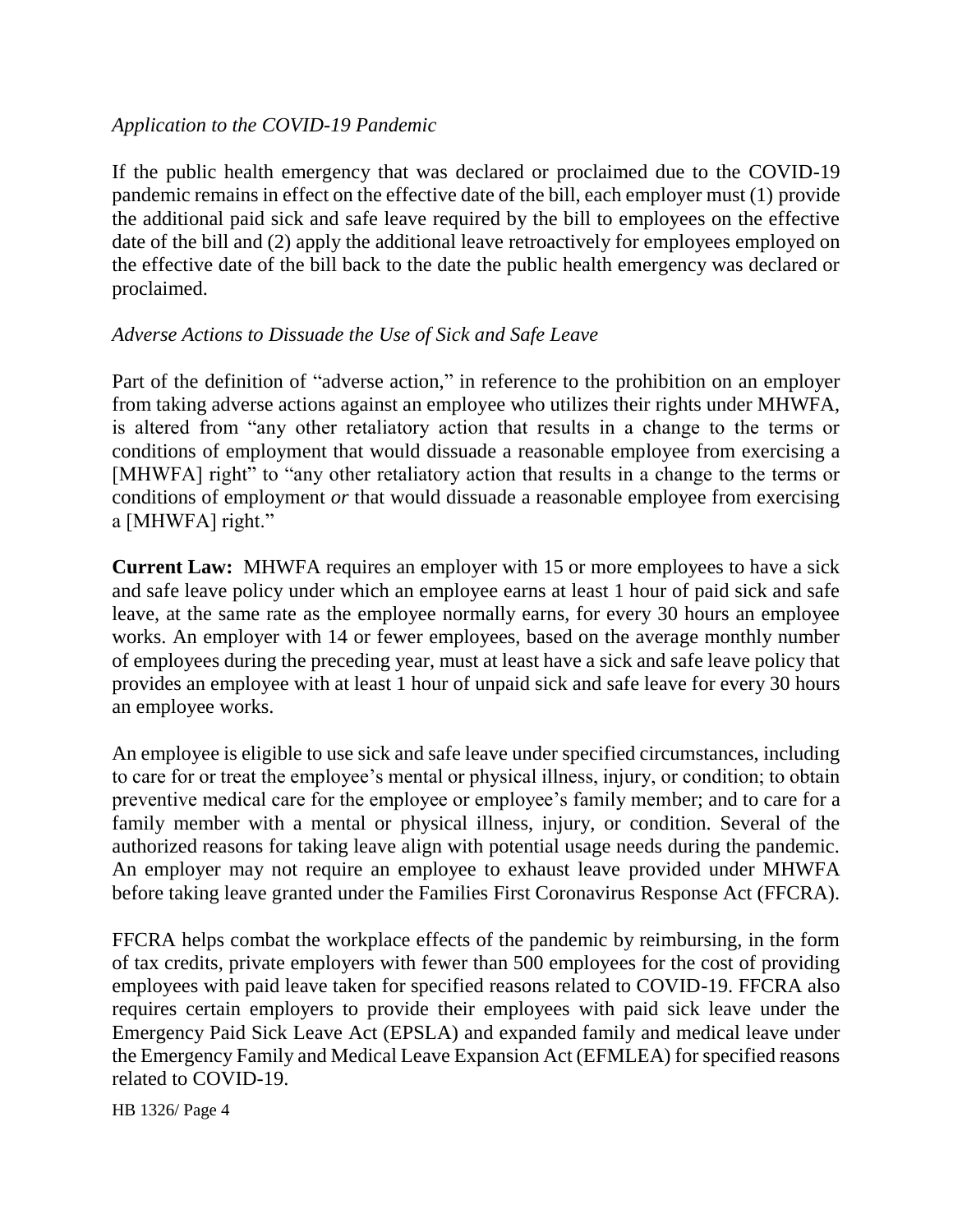Under EPSLA, employees of covered employers are eligible for two weeks (up to 80 hours) of paid sick leave for specified reasons related to COVID-19. EFMLEA requires specified employers to provide up to 10 weeks of paid and 2 weeks of unpaid expanded family and medical leave. The leave is paid at a rate of two-thirds of the employee's regular rate of pay and is available if an employee has been employed for at least 30 calendar days and is unable to work due to a *bona fide* need for leave to care for a child whose school or child care provider is closed or unavailable for reasons related to COVID-19. EFMLEA only provides leave for reasons related to COVID-19.

For information on the COVID-19 pandemic, please see the **Appendix – COVID-19 Pandemic**.

### **State/Local/Small Business Expenditures:**

#### *State Enforcement Costs*

As noted above, the bill applies MHWFA to additional industries and employees; the agricultural workers, temporary workers, and workers in call-in industries being included are located throughout the State. Moreover, the bill expands how MHWFA leave can be used and requires employers to provide paid sick and safe leave during public health emergencies, including the current and ongoing COVID-19 pandemic. These changes create new enforcement responsibilities for MDL, which cannot be absorbed by existing staff. Therefore, general fund expenditures by MDL increase by \$93,233 in fiscal 2021 and \$284,227 in fiscal 2022. This estimate reflects the cost of hiring four administrative officers to answer questions and receive and investigate complaints. The estimate assumes that the bill takes effect and staff are hired on April 1, 2021, (given the bill's emergency status). It includes salaries, fringe benefits, one-time start-up costs, and ongoing operating expenses.

|                                           | <b>FY 2021</b> | <b>FY 2022</b> |
|-------------------------------------------|----------------|----------------|
| <b>New Positions</b>                      | 4.0            |                |
| Salaries and Fringe Benefits              | \$69,118       | \$269,207      |
| <b>Operating Expenses</b>                 | 24,115         | 15,020         |
| <b>Total MDL Enforcement Expenditures</b> | \$93,233       | \$284,227      |

Future year expenditures reflect full salaries with annual increases and employee turnover and ongoing operating expenses. MDL may require fewer staff in future years, depending on when the current public health emergency ends and how many inquiries and complaints MDL continues to receive afterward (MDL anticipates receiving complaints and conducting investigations for multiple years after the end of the current public health emergency). Even so, for purposes of this analysis it is assumed the MDL maintains the additional staff for the entire five-year period covered by this fiscal and policy note.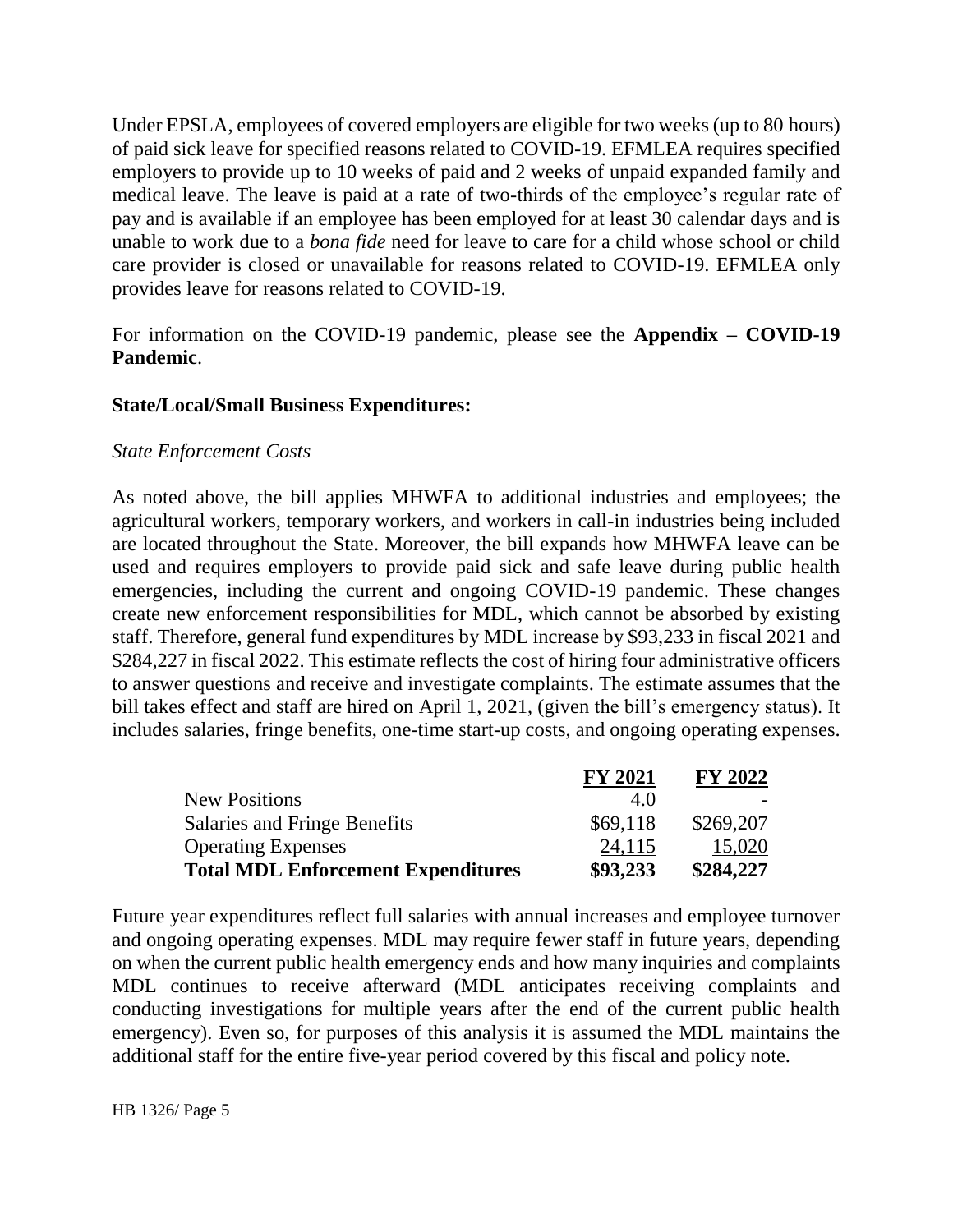## *Costs for Employers during Public Health Emergencies*

Expenditures by employers, including State agencies, may increase to provide emergency-related paid sick and safe leave to workers in the manner required by the bill. Since MHWFA already requires employers with 15 or more employees to provide paid sick and safe leave to workers, expenditures only increase for an employer to provide the additional leave if (1) the worker uses more paid leave than the worker otherwise would have, absent the bill or (2) the employer has 14 or fewer employees and, therefore, does not provide paid sick and safe leave for workers. Since the bill requires the additional leave to be provided to all employees during a public health emergency (including the current and ongoing COVID-19 pandemic), all employers, including State agencies, may experience additional costs, some of which are likely to be significant.

Costs may be greater for employers (including public safety employers) that require 24/7 coverage due to having to pay for overtime and/or temporary employees to cover shifts for employees taking leave. Additionally, costs are anticipated to be significant for small businesses with 14 or fewer employees that are not currently providing paid sick and safe leave to employees under MHWFA.

Employers in the State experience similar costs during any future public health emergency; however, the occurrence of any such emergency cannot be predicted.

## *Costs Due to Expansion of the Maryland Healthy Working Families Act*

The bill repeals various exemptions to MHWFA, applying the requirements of the act to additional industries and employees in the State. Expenditures for these businesses, some of which are likely to be small businesses, increase potentially significantly as sick and safe leave, either paid or unpaid, is provided through MHWFA.

**Additional Comments:** MDL advises that the bill's change to the definition of "adverse action" may inadvertently prohibit certain incentive programs used to reward employees who do not use some or all of their sick leave. Specifically, the bill includes in the definition any retaliatory action that would dissuade a reasonable employee from exercising a right under MHWFA. Some incentives used by employers (such as wellness pay paid to an employee at the end of the year when sick and safe leave is not used) can be interpreted to violate the requirements of MHWFA under the bill.

# **Additional Information**

**Prior Introductions:** None.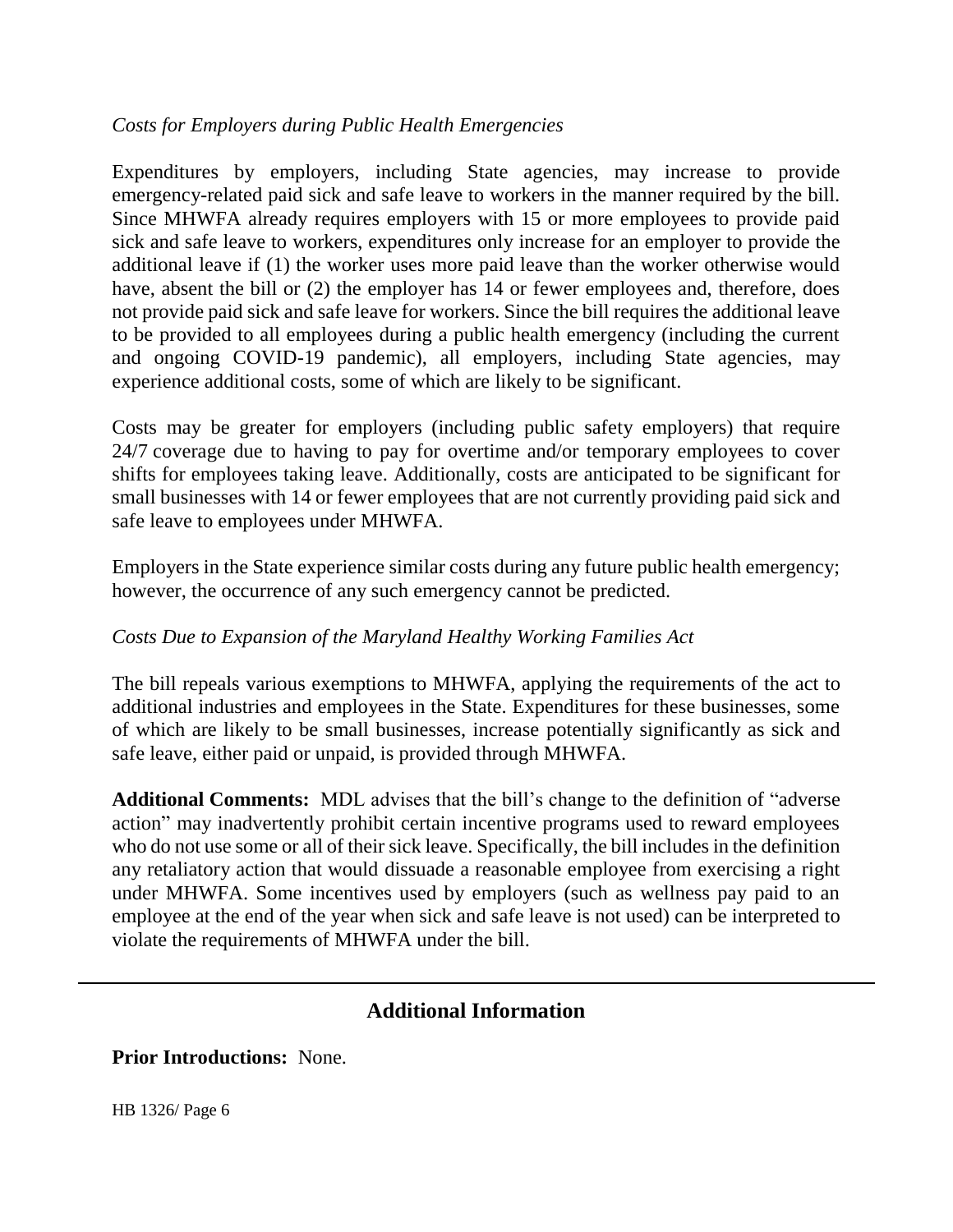**Designated Cross File:** SB 727 (Senator Feldman) - Finance.

**Information Source(s):** Maryland Department of Labor; Maryland Department of Transportation; University System of Maryland; Judiciary (Administrative Office of the Courts); Maryland Association of County Health Officers; Montgomery and Worcester counties; Maryland Municipal League; Department of Legislative Services

**Fiscal Note History:** First Reader - March 1, 2021 rh/mcr

Analysis by: Richard L. Duncan Direct Inquiries to:

(410) 946-5510 (301) 970-5510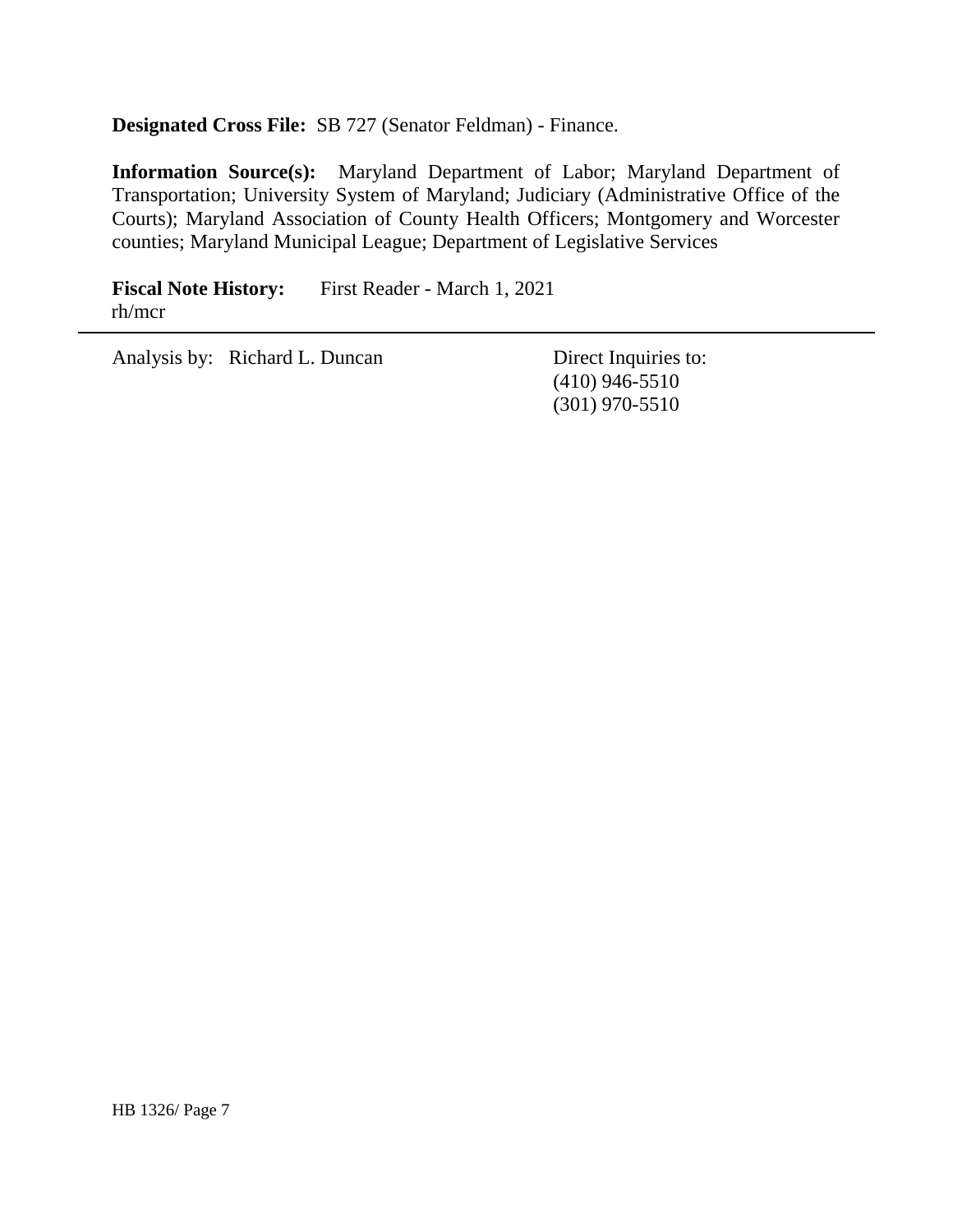In December 2019, a novel strain of coronavirus known as severe acute respiratory syndrome coronavirus 2 emerged in Wuhan, China. Coronavirus disease (COVID-19) is an infectious disease caused by this virus. As the number of cases spread globally by March 2020, the World Health Organization declared COVID-19 a pandemic.

### *Testing, Cases, and Deaths in Maryland*

Maryland's first three confirmed cases of COVID-19 were recorded on March 6, 2020, with the first two deaths occurring March 16, 2020. As of January 27, 2021, Maryland reported a total of 346,559 confirmed cases, 31,468 individuals ever hospitalized, and 6,821 confirmed deaths. The jurisdictions with the highest number of cases have been Prince George's, Montgomery, and Baltimore counties and Baltimore City. Statewide, 8.4% of cases (28,954) and 45.9% of COVID-19 deaths (3,130) occurred in congregate living settings (*i.e.*, nursing homes, assisted living, and group homes). Updated data on COVID-19 in Maryland is available on the Maryland Department of Health (MDH) dashboard: [https://coronavirus.maryland.gov.](https://coronavirus.maryland.gov/)

### *Vaccines*

In December 2020, the U.S. Food and Drug Administration approved both Pfizer-BioNTech and Moderna's COVID-19 vaccines for emergency use. Due to limited quantities, distribution began with priority groups as determined by states. Maryland began distribution in January 2021 with Phase 1A, which includes health care workers, residents and staff of nursing homes, first responders, public safety, corrections staff, and front-line Judiciary staff. Phase 1B began January 18, 2021, and includes residents of assisted living facilities and other congregate settings, adults age 75 and older, staff of K-12 schools and child care facilities, high-risk incarcerated individuals, and those involved in continuity of government. As of January 27, 2020, the State is in Phase 1C, which includes adults aged 65 and older, additional public safety and public health workers, and essential workers in food/agriculture, manufacturing, public transit, and the postal service. Phase 2 will include individuals aged 16 to 64 at increased risk of severe illness, incarcerated adults, and remaining essential workers. Phase 3 will include the general public. As of January 27, 2021, 852,625 doses of the vaccine have been distributed, and 419,579 doses have been administered (363,282 first doses and 56,297 second doses). Updated data is available on the MDH dashboard: [coronavirus.maryland.gov/#Vaccine.](https://coronavirus.maryland.gov/#Vaccine)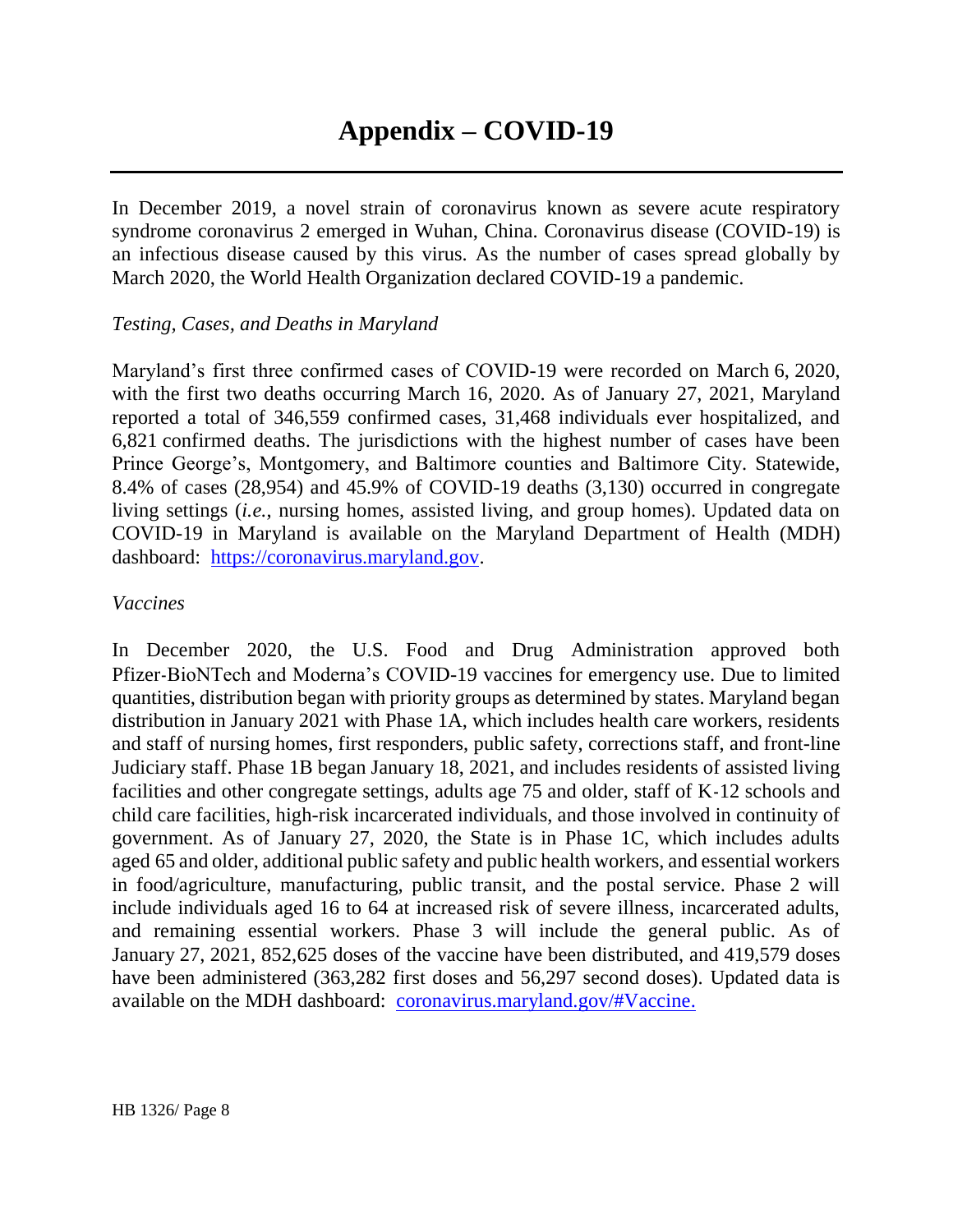## *Declaration of a State of Emergency and Initial Executive Orders*

On March 5, 2020, Governor Lawrence J. Hogan, Jr. declared a state of emergency and the existence of a catastrophic health emergency to deploy resources and implement the emergency powers of the Governor to control and prevent the spread of COVID-19. The declaration, which has been renewed several times (most recently January 21, 2021), initiated a series of executive actions, including moving the Maryland Emergency Management Agency to its highest activation level, activating the National Guard, and closing all public schools. The Governor then ordered the closure of in-house dining at bars and restaurants and banned mass gatherings of more than 50 people. This action was followed by a more extensive stay-at-home order on March 30, 2020, requiring closure of all nonessential businesses. This order remained in effect until May 15, 2020.

## *Emergency Legislation*

Chapters 13 and 14 of 2020 (the COVID-19 Public Health Emergency Protection Act of 2020) authorized the Governor, for the duration of the emergency, to take actions relating to health insurance, Medicaid, retailer profits, employer actions, and personnel at State health care facilities as a result of the state of emergency and catastrophic health emergency. The Acts also authorize the Secretary of Labor to determine certain individuals eligible for unemployment insurance (UI) benefits due to COVID-19. The Acts terminate April 30, 2021.

## *Subsequent Executive Orders and Advisories*

Since March 2020, the Governor has issued numerous executive orders relating to COVID-19, including (1) closing Maryland ports and harbors to passenger vessels; (2) expanding child care access; (3) expanding the scope of practice for health care practitioners, activating the Maryland Responds Medical Reserve Corps, controlling and restricting elective medical procedures, closing adult day care centers, and providing additional health care regulatory flexibility; (4) augmenting emergency medical services; (5) prohibiting price gouging; (6) fast tracking lab testing processes; (7) authorizing expanded telehealth services; (8) delegating authority to local health officials to control and close unsafe facilities; (9) extending certain licenses, permits, and registrations; (10) authorizing remote notarizations; (11) prohibiting evictions of tenants suffering substantial loss of income due to COVID-19, additionally prohibiting certain repossessions, restricting initiation of residential mortgage foreclosures, and prohibiting commercial evictions; (12) regulating certain businesses and facilities and generally requiring the use of face coverings; (13) establishing alternate health care sites and authorizing regulation of patient care space in health care facilities; and (14) implementing alterative correctional detention and supervision.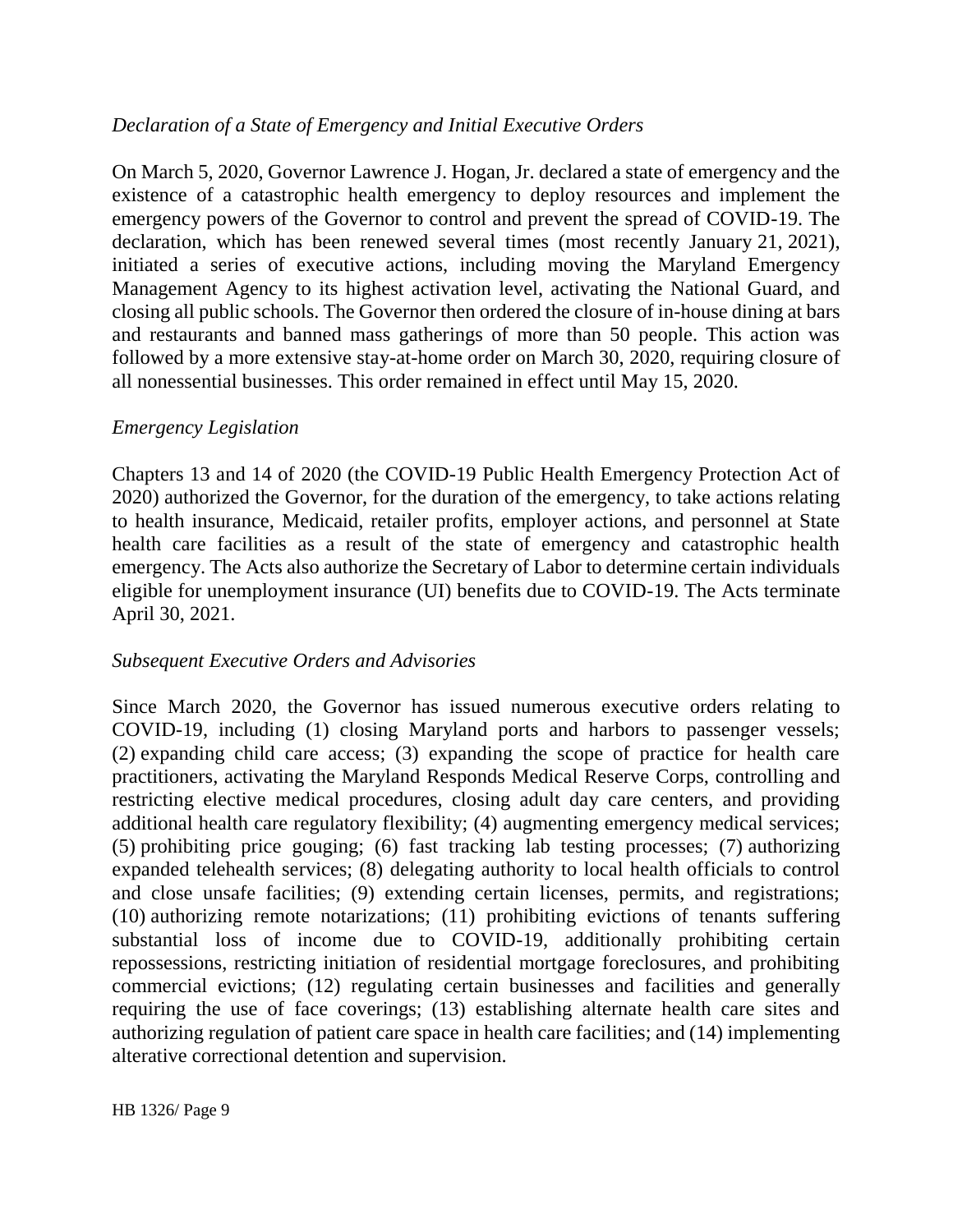## *Federal Legislation Regarding COVID-19*

Five federal emergency bills have been enacted to address the COVID-19 pandemic:

- the **Coronavirus Preparedness and Response Supplemental Appropriations Act**, which provided \$8.3 billion in emergency funds for federal agencies (including \$950 million through the U.S. Centers for Disease Control and Prevention for state and local response);
- the **Families First Coronavirus Response Act,** which addressed emergency family and medical leave and paid sick leave, specified insurance coverage of COVID-19 testing, and provided additional funding for nutrition assistance programs and unemployment benefits;
- the **Coronavirus Aid, Relief, and Economic Security (CARES) Act**, which included a Coronavirus Relief Fund for state and local governments; an Education Stabilization Fund for states, school districts, and institutions of higher education; a Disaster Relief Fund for state and local governments; additional funding for public health agencies to prevent, prepare for, and respond to COVID-19; funding for transit systems; an expansion and extension of eligibility for UI benefits, and additional temporary unemployment compensation of \$600 per week; \$349 billion for the establishment of the Paycheck Protection Program (PPP); a \$500 billion lending fund for businesses, cities, and states; and Economic Impact Payments to American households of up to \$1,200 per adult and \$500 per child;
- the **Paycheck Protection Program and Health Care Enhancement Act**, which provided an additional \$310 billion to PPP, \$75 billion for health care providers, \$60 billion for small business disaster loans, and \$25 billion for increased testing capacity; and
- the **Consolidated Appropriations Act, 2021, and Other Extensions Act**, which included \$908 billion in relief, including another \$284 billion for PPP, \$82 billion for schools, \$45 billion for transportation, \$25 billion in emergency assistance to renters, \$20 billion for vaccine distribution, \$13 billion for a major expansion in Supplemental Nutrition Assistance benefits, \$13 billion for agriculture and rural programs, \$10 billion for child care assistance, extended federal unemployment benefits of up to \$300 per week, extended the federal moratorium on evictions through January 31, 2021, and provided a second stimulus payment of up to \$600 per person.